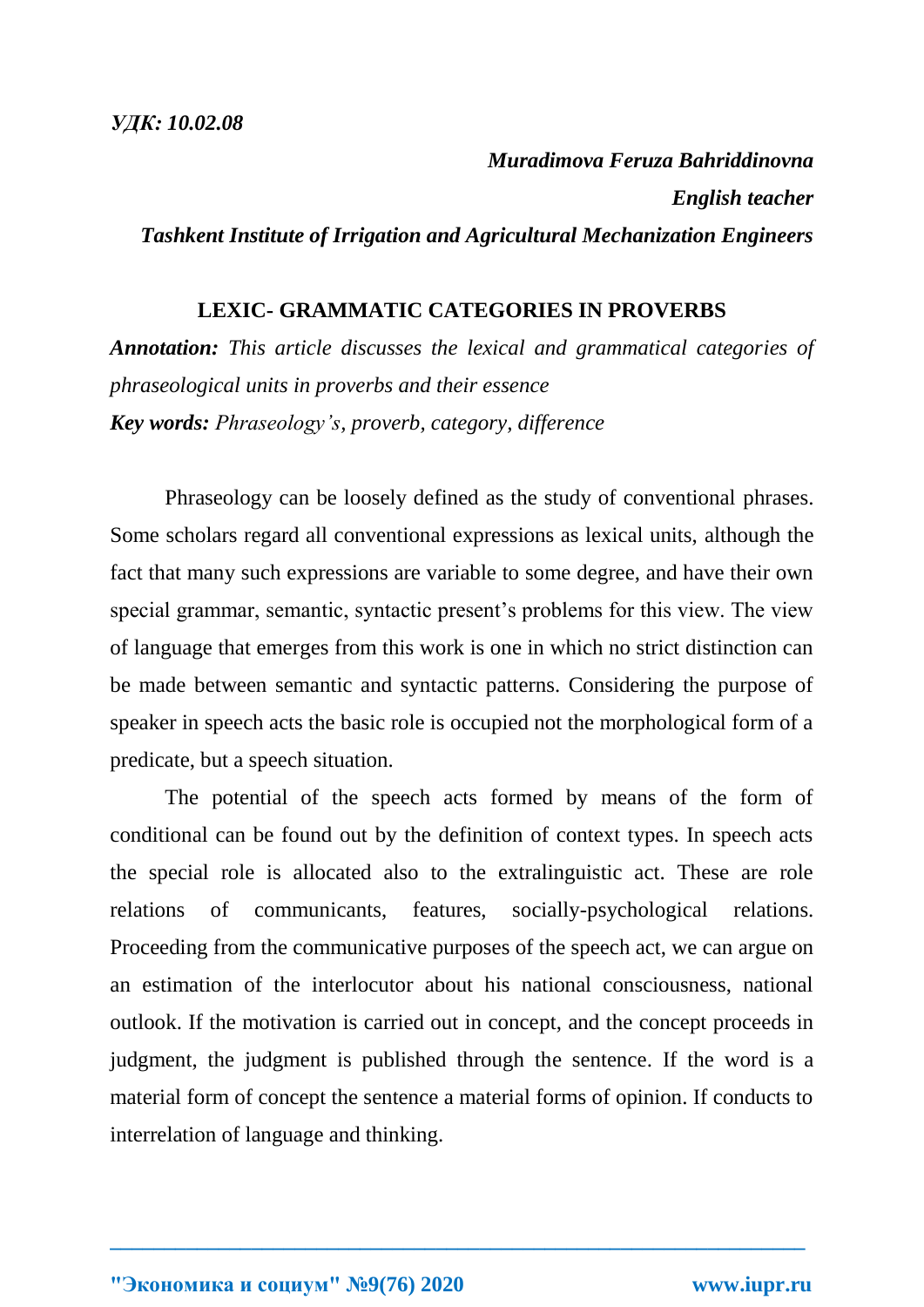The applied variants connected with restriction of a human idea, are the motivational display which, in turn, is connected with the functional and pragmatically nature of language norm. Semantic of modality is based on estimation.

The grammatical nucleus is based on an estimation of semantics of modality in the form of conditional. Semantic meanings are formal meaning as they are encoded in the language of texts, that is, when it is used in an appropriate context to achieve particular aims. Pragmatic meaning is not an alternative to semantic meaning, but complementary to it, because it is inferred from the interplay of semantic meaning with context: E.g. the Golden State, the Bee Hive State, the Cotton State. As we know phraseological units consist of separate words and therefore they are different words, even from compounds. World have several structural forms, but in phraseological units only one of the components has all the forms of the paradigm of the part of speech it belongs to: For example: to go to bed, goes to bed, went to bed, gone to bed, going to bed. The rest of the components do not change their form. The syntactic feature of the phraseological units is:



## **Phraseological units**

phraseological fusion

This scheme is according by the classification of academician V.V.Vinogradov. In phraseological combinations words retain their full semantic independence although they are limited in their combinative power. For example: to wage war (but not to lead word), to render assistance, to render services (but not to render pleasure).

Semantically speaking zero equivalence does not mean a gap in the national or conceptual system of a language, but a different ordering of reality in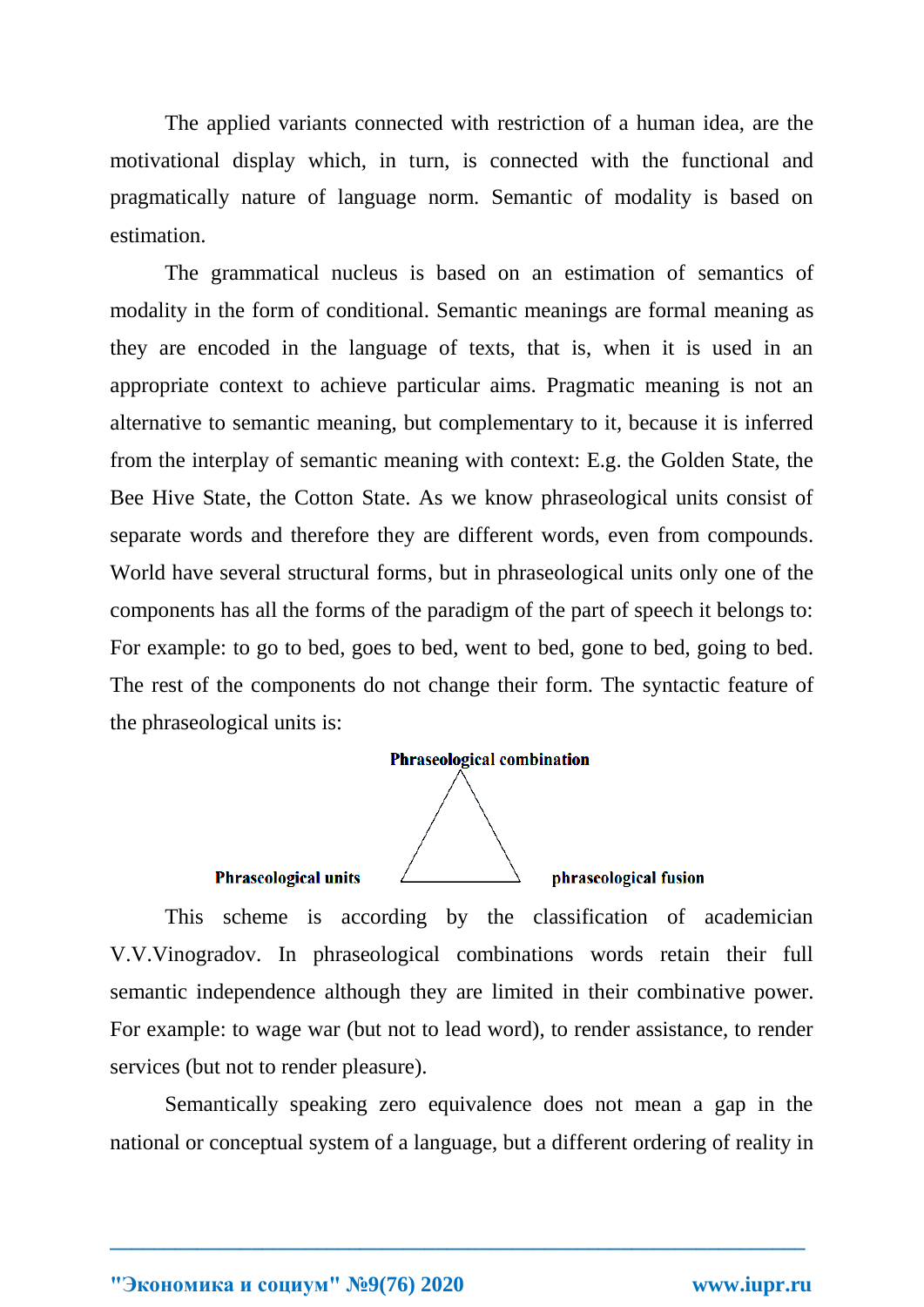linguistic items. The target language is able to express every state of affairs by exploiting all linguistic means inside the sentences and beyond its boundaries. For example:

*Full of beans down in the mouth \_\_\_\_\_\_\_\_\_\_adjectives dyed in the wool as thick as hailstones*

The phraseological image becomes sustainable, as the cohesive links persist developing the image and acquiring new associations and tries in discourse. Unlike Halliday and Hassan, who see cohesion as a lexical, phraseological units as a lexical and semantic relation, as we know and believe that cohesion is also a stylistic relation. We would argue that stylistic features have a role of their own in securing cohesion and coherence. Thus, a sustained phraseological image provides for the semantic and stylistic cohesion of the text. Cohesion is provided by further reiteration of the phraseological units in proverbs.

For example: "*I have taken a vow that no women shall sleep under my roof again!*" the phraseological unit "*under one's roof*" is reiterated as the story develops, enhancing. The emotional tension and creating and mounting feeling of affective suspense.

Thus, phraseological reiteration is a form of cohesion. His compelling emotions are conveyed by semantic and stylistic reiteration of the phraseological image, reasserting the thought, as it we, to himself. Indeed, it remains at the back of his mind all the time and it keeps emerging at stressful moments. Lawrence is a good psychologist and master of prostrating human emotions. The development of the phraseological image lends continuity and narrative perspective.

The use of phraseological units gains a cumulative effect, affording a psychological insight into the emotional tension of the main character and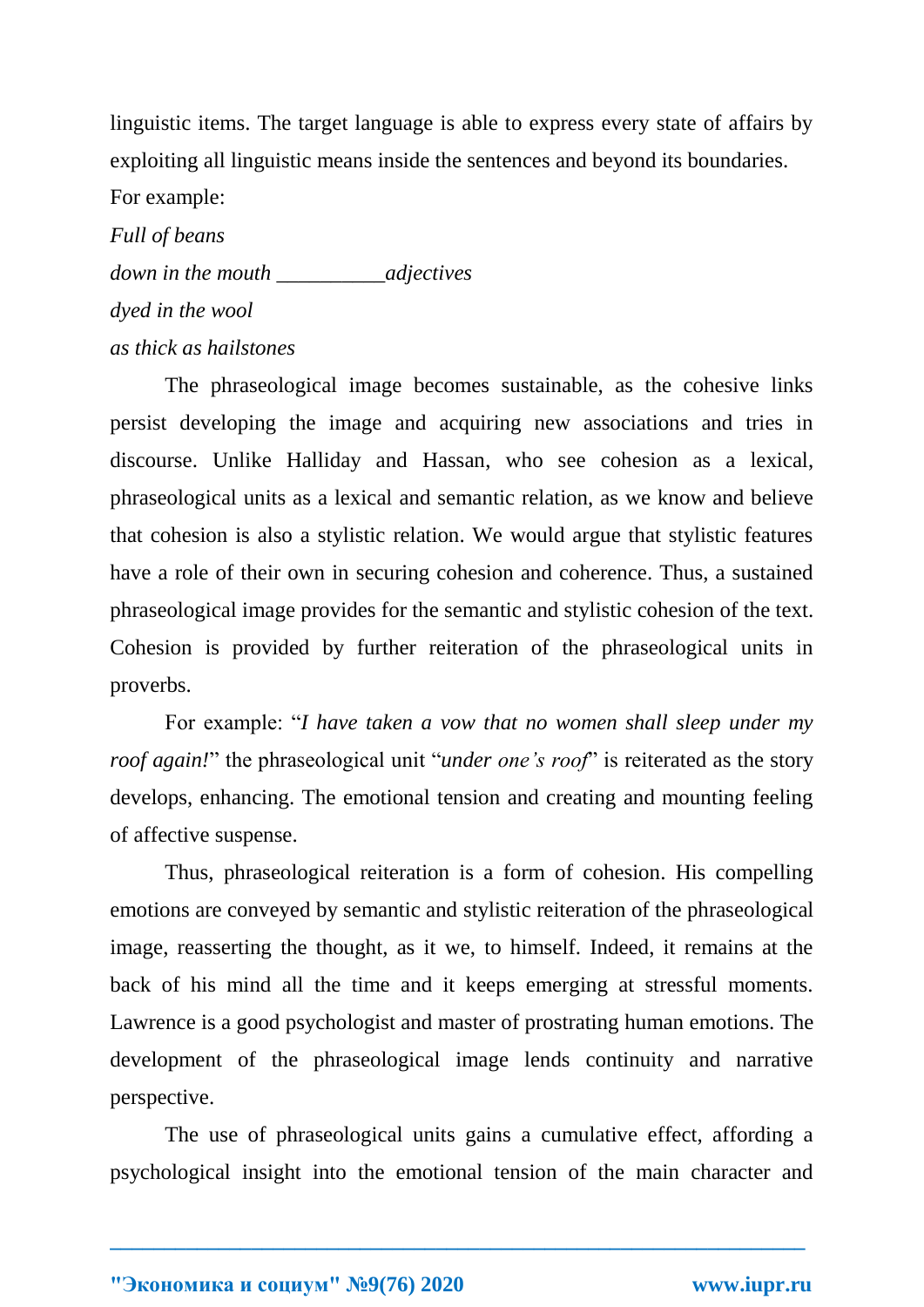covering the whole of the short story. The narrative turns into an overt manifestation of the mind in action. The phraseological pervades the text, as the image roof, is reiterated and different stylistic patterns are used. By analysis of special literature during the last decades shows that the majority of linguists consider the coincidence of semantic structure, grammatical (or syntactical) organization and componential (lexeme) structure the main criteria in defining the types of inter language phraseological conformities with the undoubted primacy of semantic structure.

According to contextual approach red tape, mare's nest, make up a group of phraseological units referred to as idioms because of the impossibility of any change, "the fixed context" and their semantic inseparability. But there is still another approach to the problem of phraseology in which an attempt is made to overcome the shortcoming of the phraseological theories discussed above. The main features of this new approach which is now more or less universally accepted by Soviet linguists are as follows: 1. Phraseology is regarded as a selfcontained branch of linguistics and not as a part of lexicology; 2. Phraseology deals with a phraseological subsystem of language and not with isolated phraseological units. Semantic stability is based on the lexical stability of set expressions. Even when occasional changes are introduced the meaning of set expression is preserved. It may only be specified, made more precise, weakened or strengthened. In other words in spite of all occasional phraseological and phraseomatic units, as distinguished from free phrases, remain semantically invariant or are destroyed.

For example, the substitution of the verbal component in the free phrase "*to raise a question*" by the verb to "*settle (to settle a question)*" changes the meaning of the phrase, no such change occurs in to rise (stir up) a hornets' nest about one's ears. Very little is known of the factors active in the process of lexicalization of free word-groups which results in the appearance of phraseological units. This problem may be viewed in terms of the degree of